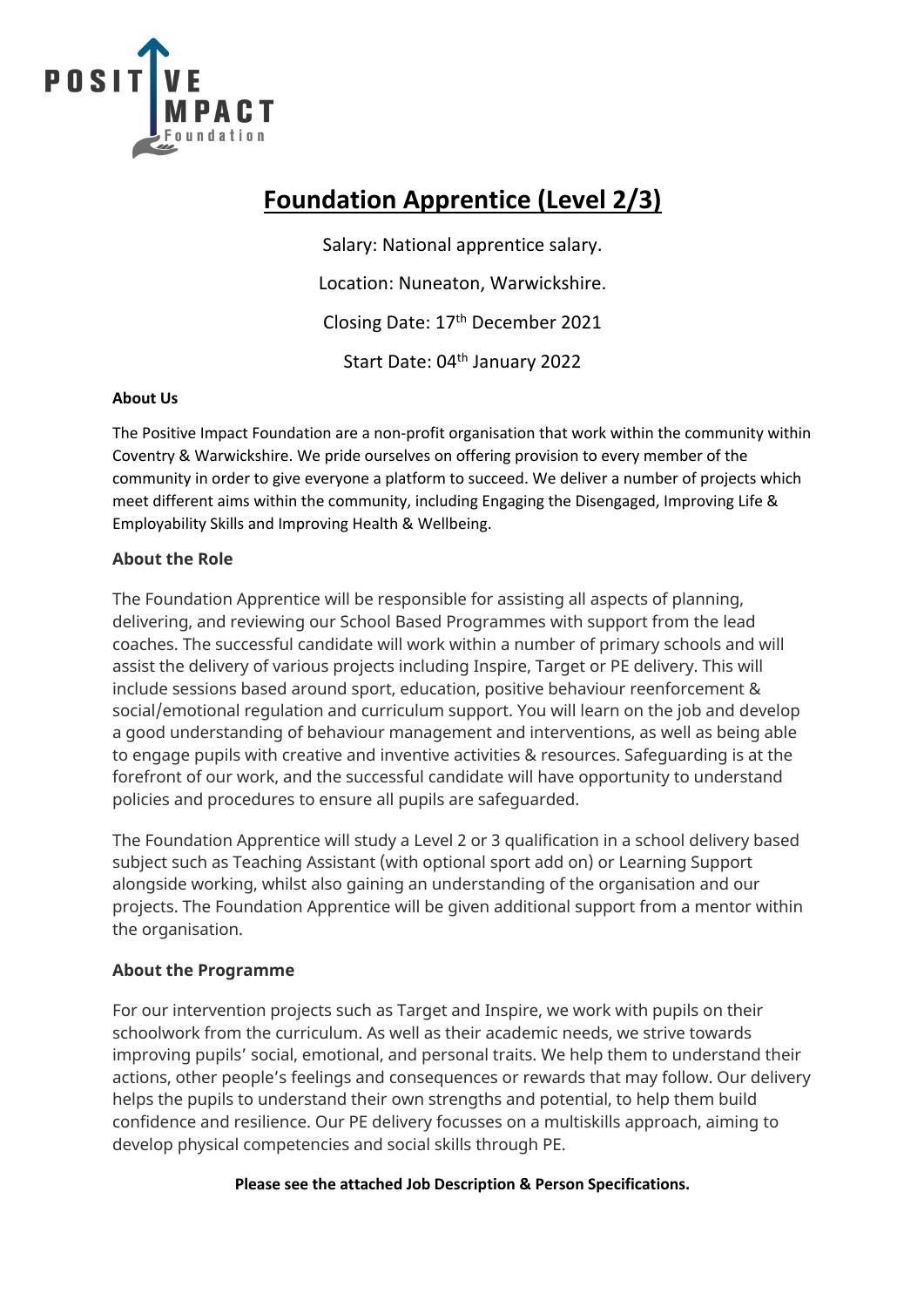

## **Foundation Apprentice (Level 2/3)**

### **Job Description**

We are looking to add to our engaging and creative team of staff with this exciting and challenging role. You will be a key member of the team and will work closely with both the Head of Foundation and Foundation Coaches to assist delivery on our schools programmes. You will study a Level 3 qualification whilst gaining on the job experience and skills. This is an exciting role for someone who is motivated to develop and is committed to working and studying independently. As part of the delivery team, you will also assist the delivery on a number of other projects within the foundation such as PPA Cover & Extra Curricular Clubs.

#### **Roles & Responsibilities**

- Effectively engage in the process of planning, delivering, and reviewing all aspects of our schools programmes.
- Assist in creating unique activities and session plans that are engaging and beneficial.
- Meet deadlines for reviews and pupil reports for The Positive Impact Foundation or partnering schools.
- Work independently on your studies and meet all necessary deadlines.
- Be able to display patience and empathy when working with disengaged pupils, whilst using effective behaviour management methods.
- Work efficiently with other foundation staff.
- Build good relationships with colleagues, pupils, and all partners of The Positive Impact Foundation.
- Be able to assist delivery of national curriculum workshops within a primary school setting.
- Deliver on other projects within The Positive Impact Foundation, including PPA Cover, Extra Curricular Clubs & Prosperity Award.
- Complete any extra tasks on behalf of the Positive Impact Foundation.

For an informal chat or more information about this role, please contact the Head of Foundation using the below details.

info@pifoundation.co.uk or 07857668320.